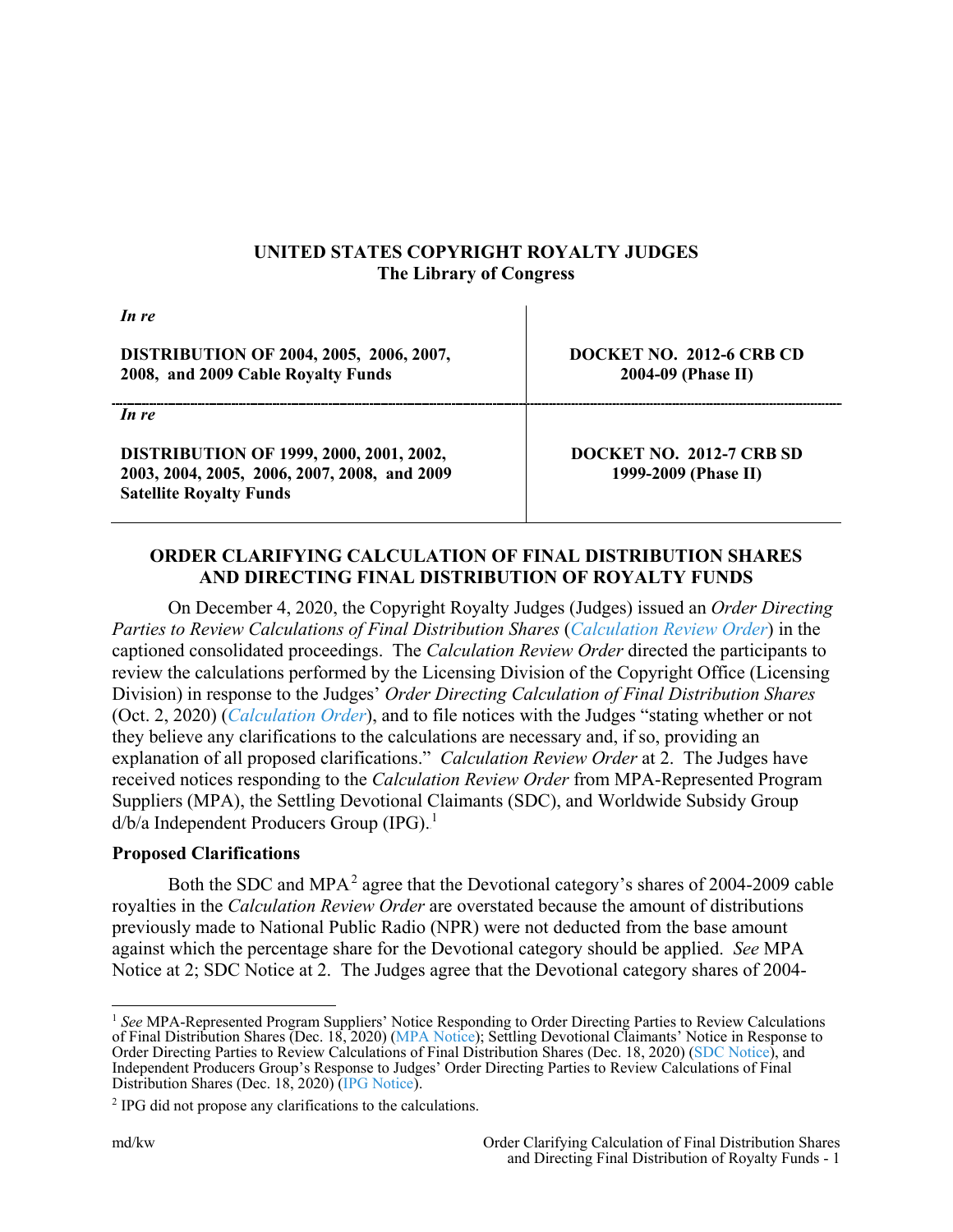2009 cable royalties should be recalculated by applying the settlement percentage shares supplied by the SDC against the total amount of each fund *after* deducting all distributions to NPR.

The SDC suggest two additional clarifications:

#### *Program Suppliers Shares of 2004-2009 Cable Funds*

The SDC note that the Program Suppliers' shares of 2004-2009 cable royalties were calculated by applying an adjusted settlement percentage share that was supplied by MPA to the entire amount of each year's fund. *See* SDC Notice at 2. The SDC contend that a more accurate calculation of the Program Suppliers' shares would be obtained by applying the settlement percentage shares (without any adjustment) to the amount of each year's fund after deducting distributions to NPR. *See id*.

The Judges find no basis for concluding that the methodology that the Licensing Division employed is necessarily less accurate than the methodology proposed by the SDC. Nevertheless, the Judges consider it a better practice for the Licensing Division to base its computations on the actual percentage shares agreed to by the parties to the settlement agreement, rather than on adjusted percentage shares computed by a single party. The Judges, therefore, accept the SDC's proposed clarification. To implement this methodology, the Licensing Division will need to deduct from each fund the amounts of all distributions to NPR. This will require disclosure to the Licensing Division of all amounts distributed to NPR by the common agent.

## *Devotional Shares of 1999-2003 Satellite Funds*

The SDC state that the confidential settlement agreement concerning 1999-2003 satellite royalty funds allocates lump sum amounts to the Devotional category as of June 30, 2008, and provides that the lump sum amounts should be adjusted by the proportion of subsequent net increases or decreases in the fund that are attributable to the Devotional share. *See id*. at 2-3. The SDC also state that the Licensing Division requested that the SDC provide percentage shares for the Devotional category, and that they "did their best to comply with this request." *Id*. at 3. The SDC opine that the use of calculated percentages instead of the lump sum amounts "likely results in an imprecise estimation, and may result in an overstatement of allocations to the Devotional category." *Id*. They also note that they are unclear how this may have affected the calculation of shares for the other categories, since they are not privy to the details of the settlement agreement between the Program Suppliers category and the other categories. *See id*. at 3-4.

The SDC propose that the Devotional category should be allocated a fixed dollar amount as of June 30, 2008, that is adjusted by the portion of any net increase in the value of the funds accruing after that date that is attributable to the Devotional share remaining after all partial distributions. *See id*. at 4 (citing *[Order Granting JSC and CTV Motion for Final Distribution of](https://app.crb.gov/document/download/21044)  [2010-13 Satellite Royalty Funds](https://app.crb.gov/document/download/21044)*, Docket No. 14-CRB-0011 SD (2010-13) (Feb. 24, 2020)).

Again the Judges find it a better practice for the Licensing Division to use as the input for its calculations the values agreed to by the parties in their settlement agreement—in this case the lump sum amounts allocated to the Devotional category—rather than values computed by a single party. The Judges, therefore, accept the SDC's proposed clarification, as described below.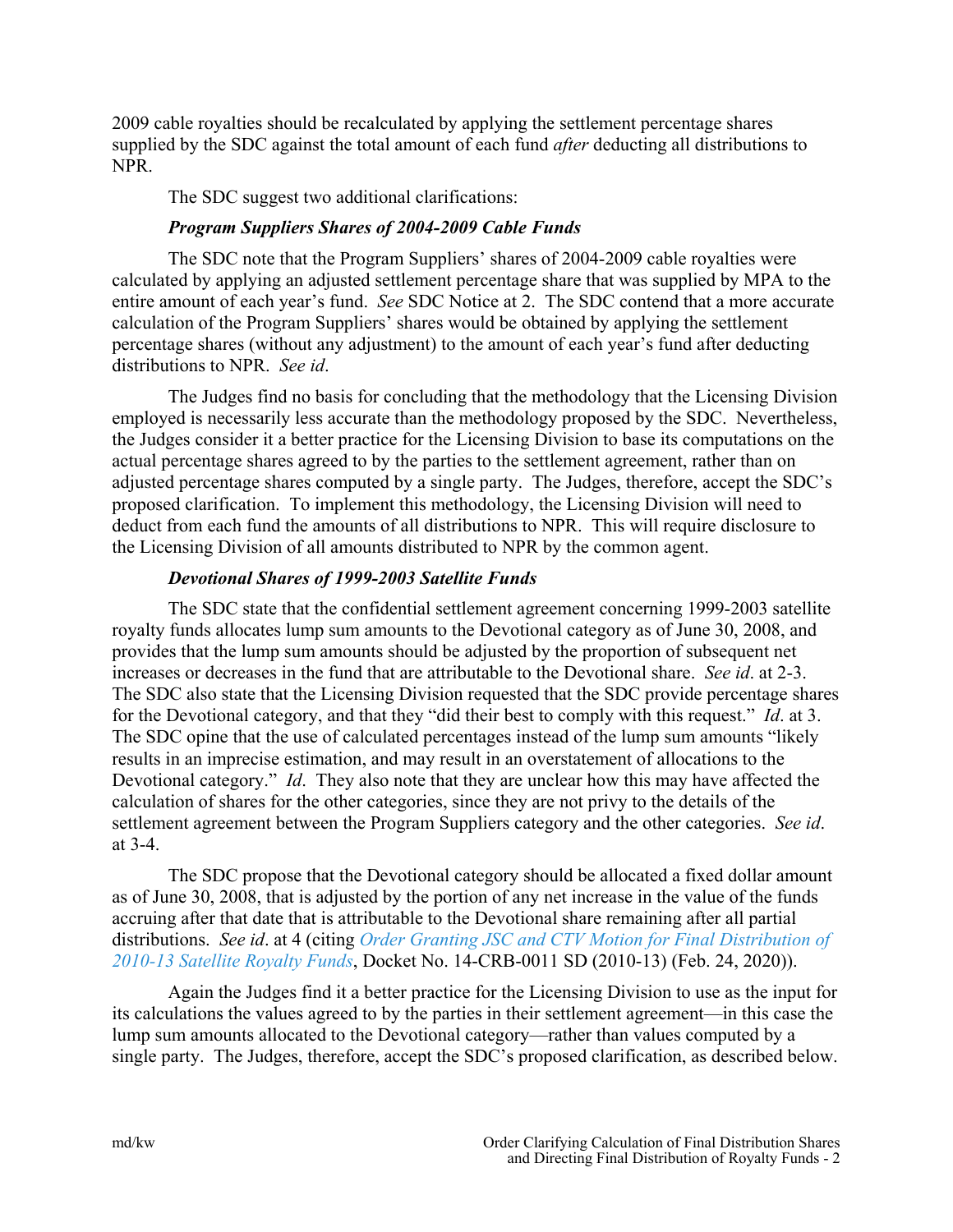#### **Shortfall Amounts for Certain Royalty Years**

Both MPA and the SDC note that the calculations prepared by the Licensing Division show that the balances in several of the cable and satellite royalty funds are less than the amounts allocated to the Program Suppliers and Devotional categories in aggregate. The SDC states that the Licensing Division should recover those shortfalls from the claimants who were overpaid by prior distributions pursuant to the repayment agreements that they executed before receiving any partial distributions. SDC Notice at 5. MPA also notes that "other Allocation Phase Parties who are not participants in this Phase II Proceeding … have a collective obligation to repay those overpaid royalties to the Licensing Division," but "urges the Judges not to delay distribution of the portion of the 2004-2009 cable and 1999-2009 satellite royalty funds that are on reserve to the Phase II participants … pending the recovery of royalties paid to the other Allocation Parties." MPA Notice at 3-4.

The Judges agree to both points: The Licensing Division must recover the overpayments to the other Allocation Phase parties by invoking the repayment agreements; and the need to recover shortfalls should not delay the disbursement of the money that remains on deposit. Once the Licensing Division has revised its calculations in accordance with this Order, the Judges will address in a separate order the disposition of any shortfalls (and surpluses) in the 2004-2009 cable royalty funds and 1999-2009 satellite royalty funds that are attributable to other Allocation Phase parties.

#### **Order**

The Judges hereby **ORDER** as follows:

MPA shall provide to the Licensing Division under seal the settlement percentage shares allocated to the Program Suppliers' category, without adjustment for NPR's share, **no later than January 19, 2021**.

**No later than January 19, 2021,** NPR shall provide to the Licensing Division under seal the amounts of any payments to NPR from partial distributions made to a common agent, the dates of those partial distributions, and the royalty funds from which they were made.

**No later than March 16, 2021**, the Licensing Division shall recalculate the final distribution shares in accordance with the methodology outlined in the *Calculation Order* as modified by the following clarifications:

- The Licensing Division shall deduct the amounts distributed to NPR from the amounts deposited in the 2004-2009 cable royalty funds before applying the settlement percentage shares supplied by the SDC for the Devotional category;
- The Licensing Division shall calculate the Program Suppliers' share of the 2004-2009 cable royalty funds by applying the unadjusted settlement percentage shares supplied by MPA to the amounts deposited in those funds, net of the amounts distributed to NPR; and
- The Licensing Division shall compute the Devotional category share of the 1999-2003 satellite funds by allocating to the Devotional category a fixed dollar amount as of June 30, 2008, and adjusting that amount by the portion of any net increase in the value of the funds accruing after that date that is attributable to the Devotional category remaining after all partial distributions. In performing its